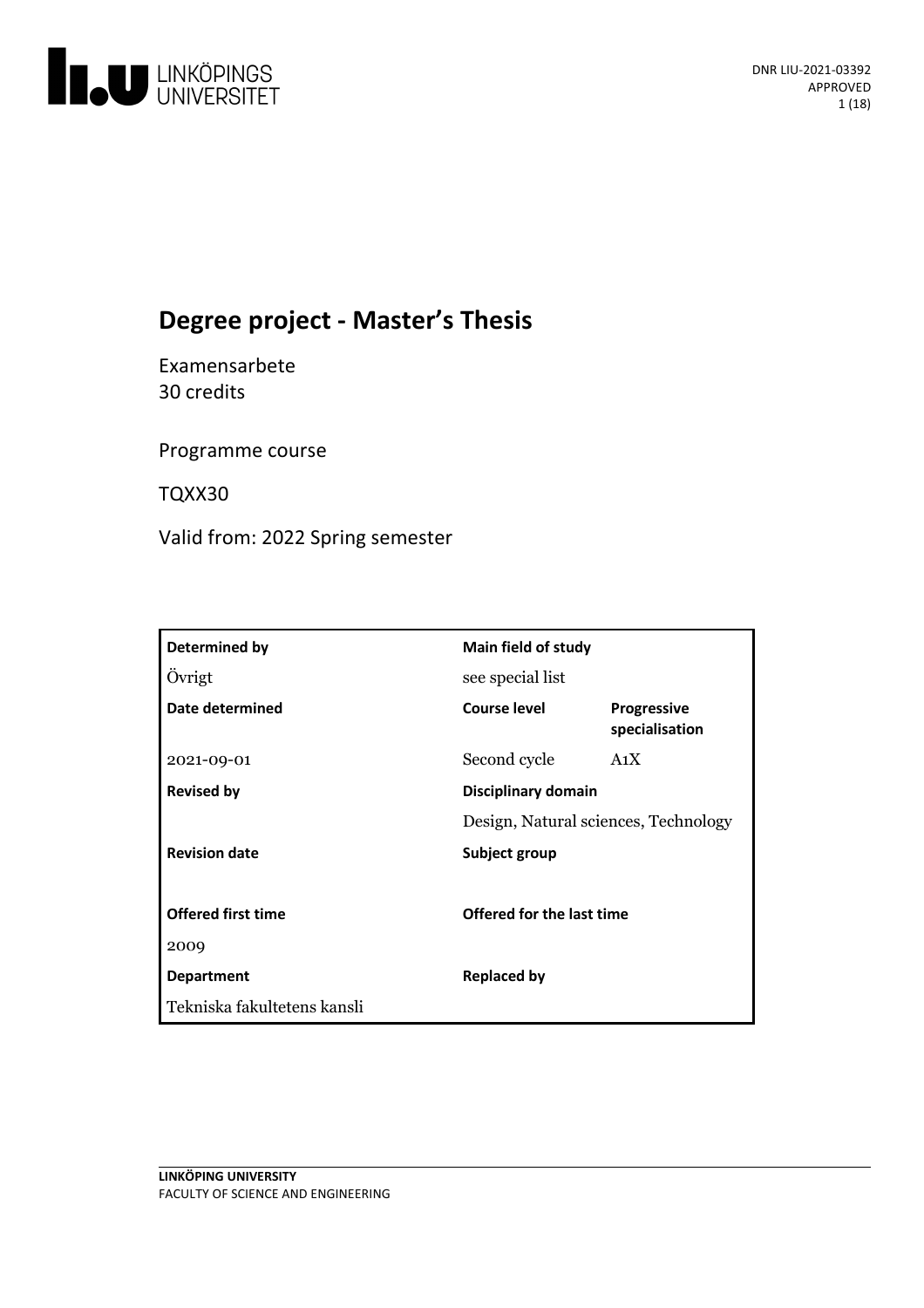# Specific information

filosofie master, naturvetenskaplig master, teknologie master

# Course offered for

- Master's Programme in Aeronautical Engineering
- Master's Programme in Biomedical Engineering
- Master's Programme in Communication Systems
- Master's Programme in Computer Science
- Master's Programme in Electronics Engineering
- Master's Programme in Sustainability Engineering and Management
- Master's Programme in Industrial Engineering and Management
- Master's Programme in Intelligent Transport Systems and Logistics
- Master's Programme in Materials Science and Nanotechnology
- Master's Programme in Mechanical Engineering
- Master's Programme in Design
- Master's Programme in Physics and Nanoscience
- Master's Programme in Mathematics
- Master's Programme in Protein Science
- Master's Programme in Chemistry
- Master's Programme in Applied Ethology and Animal Biology
- Master's Programme in Ecology and the Environment

## Entry requirements

Admission to master's programme. In addition, to be qualified to conduct a degree project the student must have completed at least 60 credits from courses within the programme, of which 30 credits must be at the advanced (graduate) level within the main field of study. Furthermore, there is a requirement to have enough knowledge for the specific thesis work.

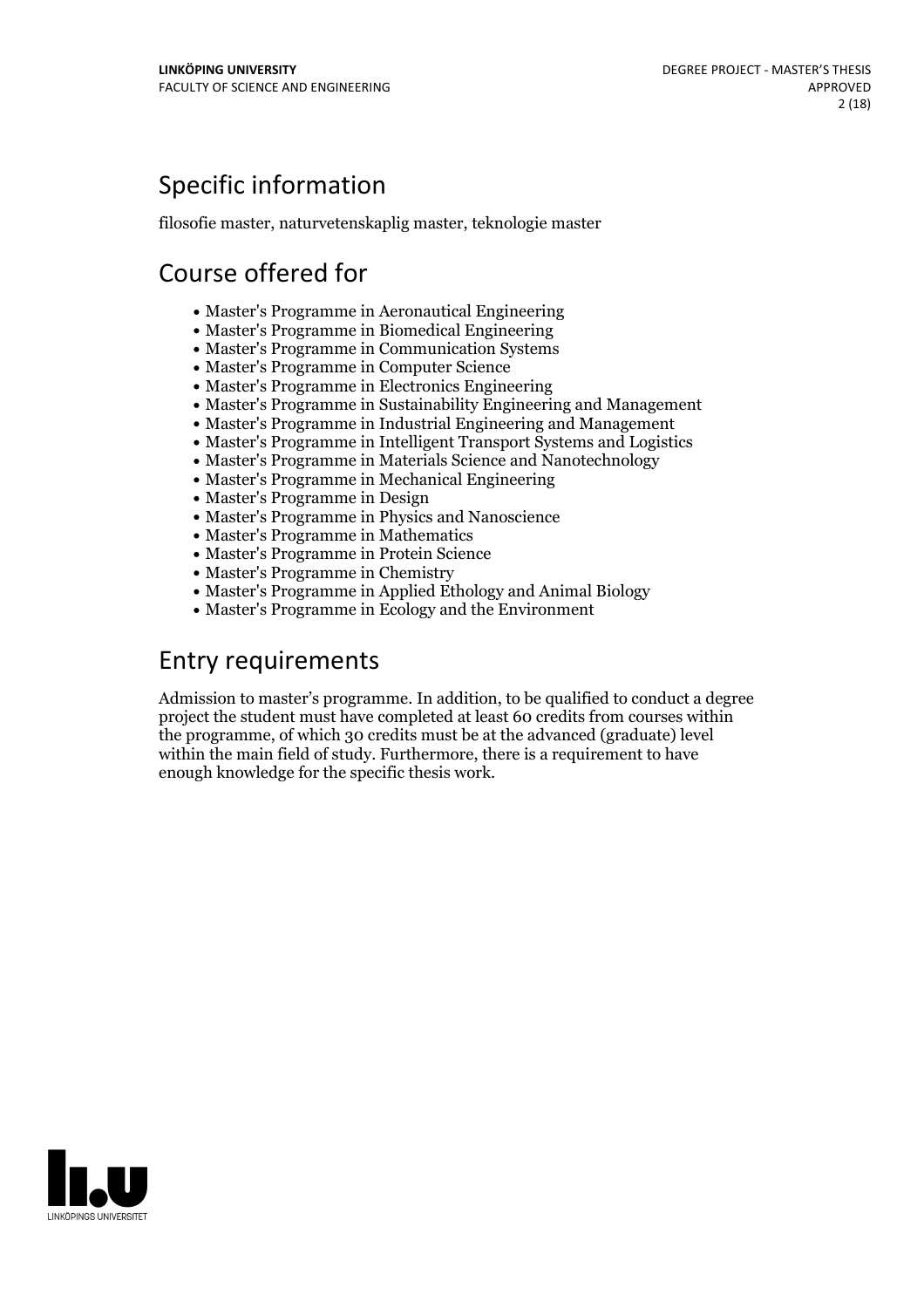## Intended learning outcomes

Knowledge of underlying sciences

The student shall be able to demonstrate ability to

- systematically integrate knowledge acquired during the studies
- demonstrate substantially deepened knowledge of methodology as well as knowledge of the subject area within the main field of study
- assimilate the content of the relevant literature and relate their work to this

#### Personal and professional skills

The student shall be able to demonstrate ability to

- plan, implement and present an independent degree project
- formulate issues, plan and carry out advanced tasks within specified time limits
- find and evaluate scientific literature

Teamwork and Communication

The student shall be able to demonstrate ability to

- clearly present and discuss conclusions on the degree project in writing and orally
- critically examine and oppose on another student´s degree project

#### CDIO Science/Scientific

The student shall be able to demonstrate ability to

- be able to create, analyze and / or evaluate scientific problems with the help of current theories and methods in the field
- make assessments with regard to relevant ethical and societal aspects, such as economically, socially and ecologically sustainable development

### Course content

Determined individually for each student in consultation with the examiner and supervisor. The project must be carried out in the main field of study.

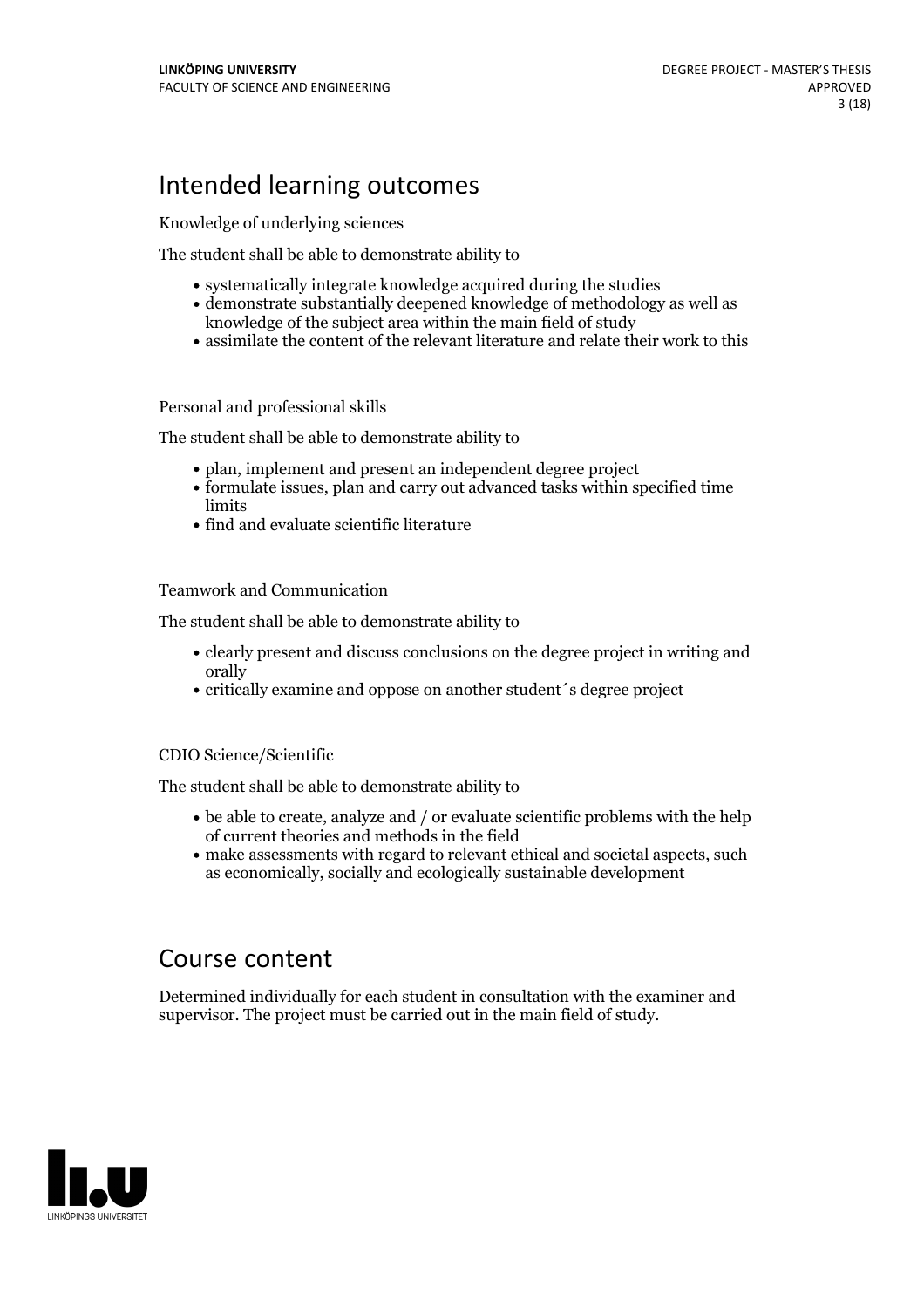# Teaching and working methods

The course consists of an independent degree project. A supervisor and an examiner are appointed for each student or group of students. The degree project is the final step before graduation.

## Examination

| Planning report, midway assessment, written report, oral<br>presentation and reflection document<br>UPG1 | 28<br>credits G                |
|----------------------------------------------------------------------------------------------------------|--------------------------------|
| <b>OPPO</b> Opposition                                                                                   | credits G                      |
| AUSK Attendance at three thesis presentations                                                            | $\frac{0.5}{\text{credits}}$ D |
| Only degree projects at a level and outent equal to that of your personal degree                         |                                |

Only degree projects at a level and extent equal to that of your personal degree project can be selected for opposition. The student must oppose at least one degree project.

Attendance atthesis presentations may be done starting the first semester of the master's programme and is recorded, until registration of the master's thesis can be done, in the course code TEXMAS. Thesis presentation attendance can be done at degree projects at a level equal to or higher than your personal degree project.

The written report should consist of a manuscript ready for publication together with an individual document regarding the completed degree project.

The course is graded Pass/Fail.

### Grades

Two grade scale, older version, U, G

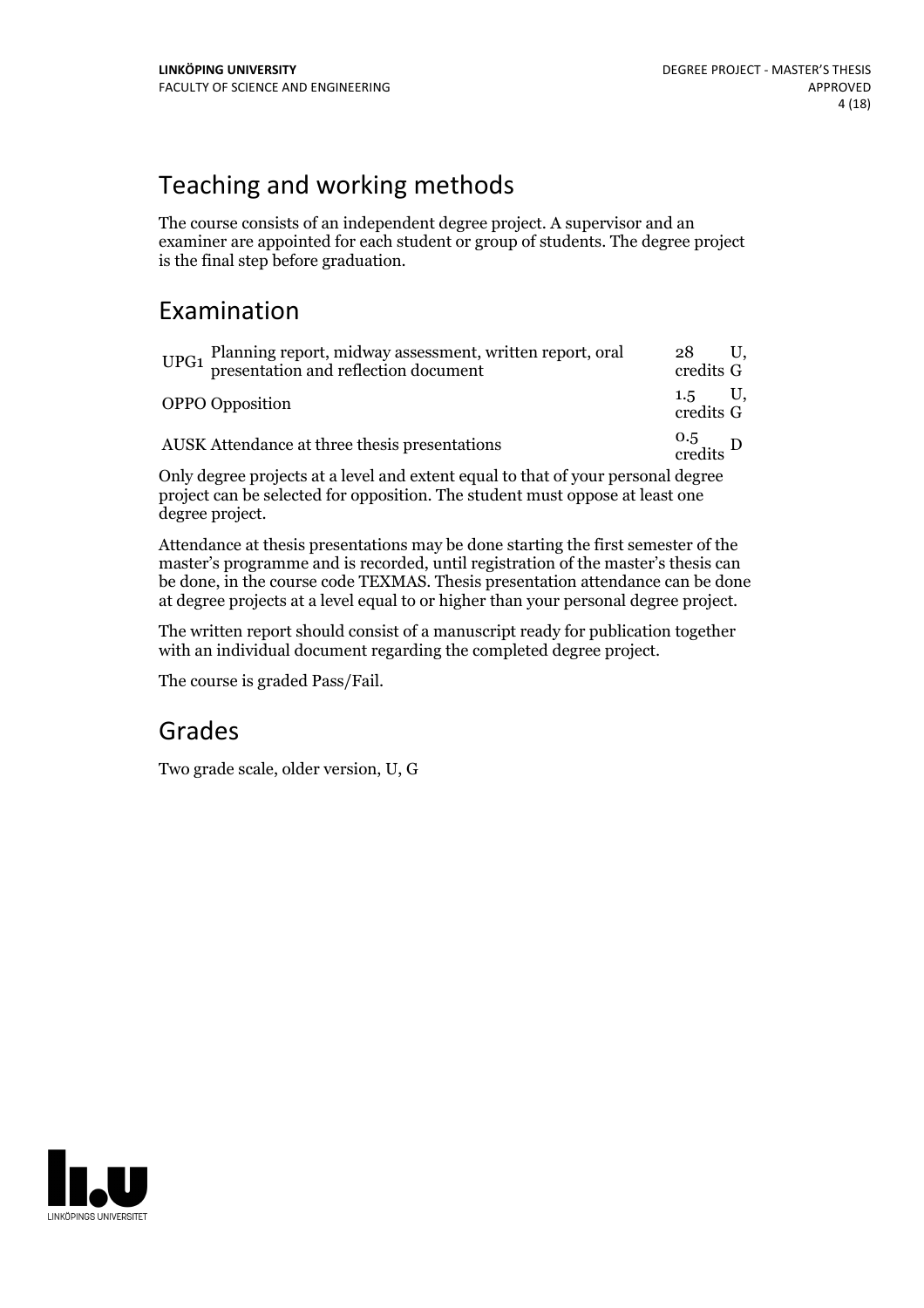# Other information

#### **About teaching and examination language**

The teaching language is presented in the Overview tab for each course. The examination language relates to the teaching language as follows:

- If teaching language is "Swedish", the course as a whole could be given in Swedish, or partly in English. Examination language is Swedish, but parts
- of the examination can be in English. If teaching language is "English", the course as <sup>a</sup> whole is taught in English. Examination language is English. If teaching language is "Swedish/English", the course as <sup>a</sup> whole will be
- taught in English if students without prior knowledge of the Swedish language participate. Examination language is Swedish or English depending on teaching language.

#### **Other**

The course is conducted in a manner where both men's and women's experience and knowledge are made visible and developed.

The planning and implementation of a course should correspond to the course syllabus. The course evaluation should therefore be conducted with the course syllabus as a starting point.

If special circumstances prevail, the vice-chancellor may in a special decision specify the preconditions for temporary deviations from this course syllabus, and delegate the right to take such decisions.

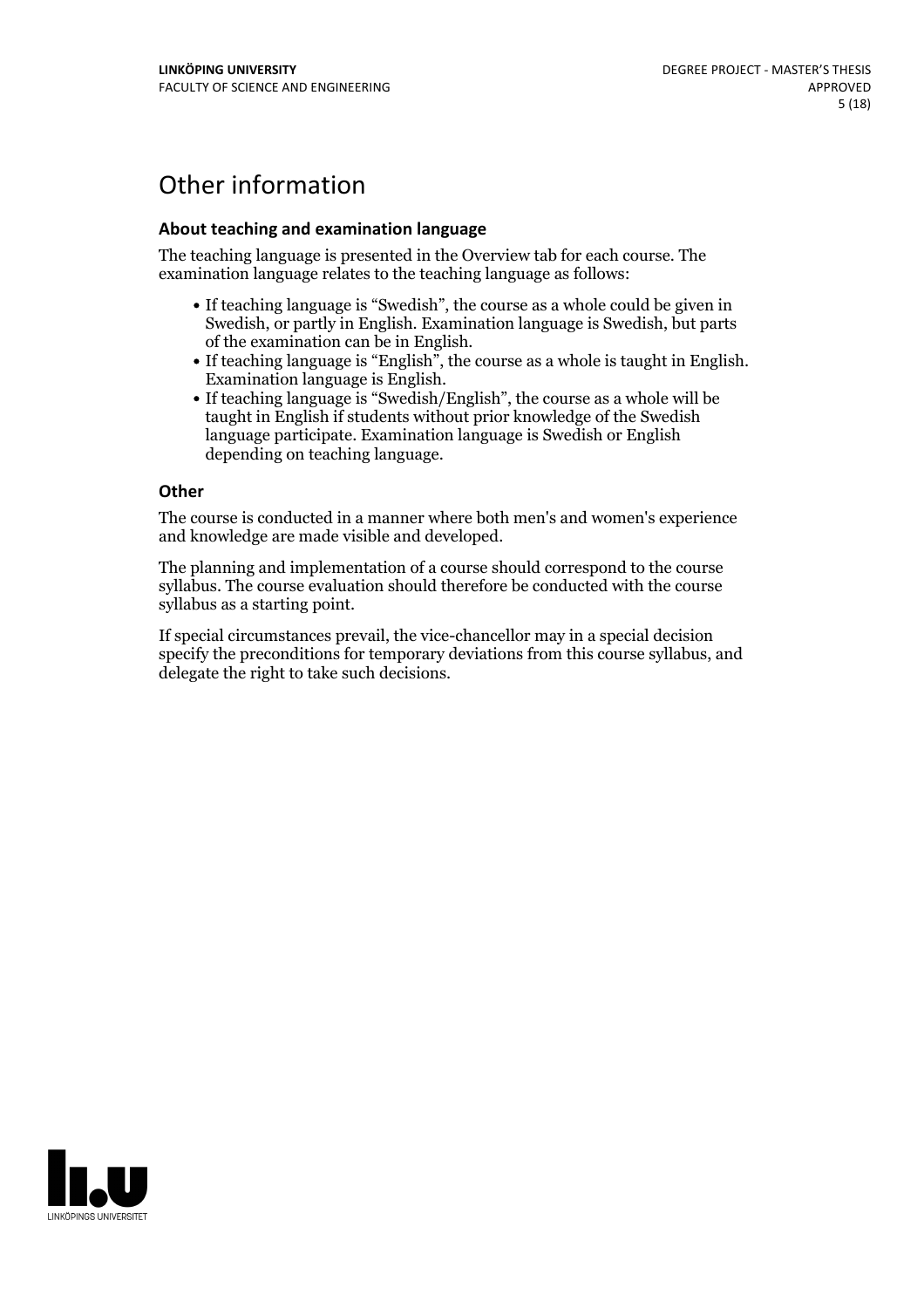## **Common rules**

Degree project for Master's Degree in Engineering 300 credits, Master of Science (Two years), Master of Philosophy (Two years), Master of Science (One year), and master's degrees without prefix

General provisions for the degree project are given here. A specific faculty programme board may have supplementary regulations that are specific for a study programme. These are specified, where relevant, in the syllabus for the field of education and/or the degree project. Information and links to course syllabuses, registration, reflection documents, etc. can be found at <https://www.lith.liu.se/examensarbete/examensarbete?l=en>.

#### **General provisions**

To be awarded a Master's Degree in Engineering 300 credits, Master of Science (Two years), Master of Philosophy (Two years), Master of Science (One year), or master's degree without prefix a student must carry out an approved degree project. The components of the degree project are described in the relevant course syllabus.

#### **Aim**

The aim of the degree project is described in the relevant course syllabus, <https://www.lith.liu.se/examensarbete/examensarbete?l=en>. Links to respective course syllabus can be found under the respective headings Master's programme, Civilingenjörsutbildning (only in Swedish), Högskoleingenjörsutbildning (only in Swedish), Kandidatutbildning (only in Swedish).

#### **Extent**

Requirements for the extent of the degree project for each type of degree are given in the syllabus of the study programme.

#### **Locations for a degree project**

The work is carried out in the form of:

- an internal degree project located at one of the participating departments at LiU
- an external degree project located at a company, government agency, or other organisation in Sweden or abroad, that an examiner has assessed is able to manage a degree project that satisfies the requirements, or
- a degree project within an exchange agreement in association with study abroad, whereby all study results are to be credited to the student by the relevant faculty programme board.

The main subject areas that are permitted within each study programme are described in the programme syllabus. Any individual subjects that may be relevant to the main subject area are to be determined by the relevant faculty programme

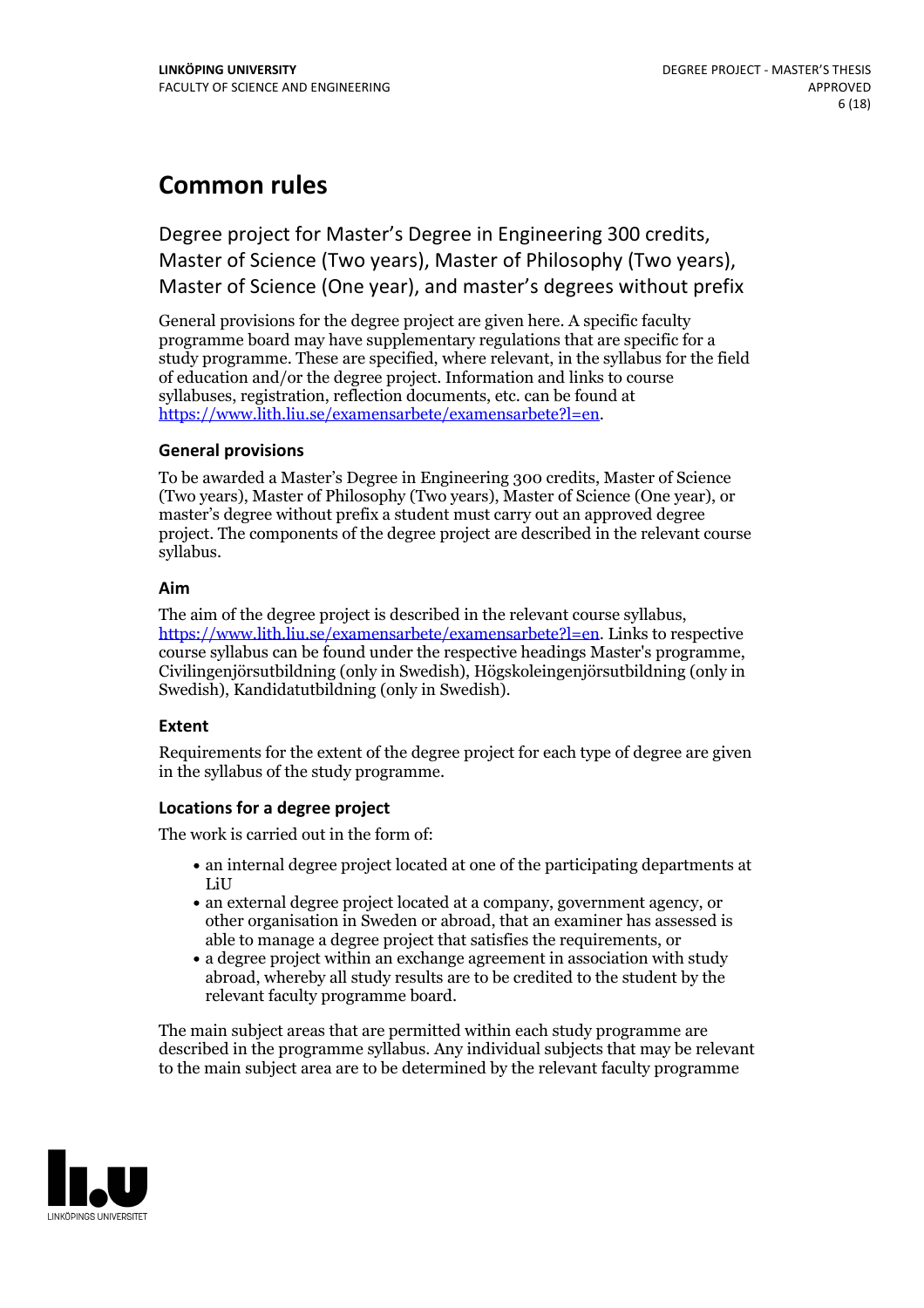board.

The examiner for a degree project within a certain subject area are determined by the faculty programme board that is responsible for general degrees within the main subject area. An up-to-date list is given at [https://www.lith.liu.se/examensarbete/examensarbete?l=en.](https://www.lith.liu.se/examensarbete/examensarbete?l=en)

#### **Degree projects within agreements relatingto study abroad**

During study abroad that takes place within the framework of an agreement, the provisions of the host institute relating to degree projects are applied. The student is to consult the faculty programme board and together ensure that the proposed degree project is carried out in a main subject area that is permitted within the study programme. Approved main subject areas for degree projects are specified in the syllabus for the relevant programme.

A certificate confirming that the degree project has been approved and a copy of the degree project thesis (in PDF format) are to be submitted to the relevant faculty programme board.

#### **Selection of degree project**

A degree project is to be selected in consultation with an examiner, who is also responsible that the specialisation, extent and level of the project satisfy the requirements specified in the course syllabus.

In cases in which issues relating to work-related copyright, patenting or remuneration may arise, provisions governing these should be established in advance. A student working on a degree project may sign a confidentiality agreement in order to obtain access to confidential information necessary for the degree project. The supervisor and examiner, however, determine whether they are prepared to sign a confidentiality agreement, and thus the confidential information must not normally be of such nature that it is necessary to supervise or grade the work. The complete degree project thesis is to be published during the grading procedure, unless exceptional circumstances prevent this. If any part of the thesis should not be published, this must be approved in advance by the examiner and the relevant head of department. Note that final decisions relating to confidentiality are taken by an administrative court.

#### **Commencement of a degree project**

Requirements that must be satisfied before a degree project can be started are given in the currently valid course syllabus, which can be obtained in the relevant programme syllabus at <https://liu.se/studieinfo/en>.

Notification of a degree project is to be carried out when the degree project starts, at <https://www.lith.liu.se/for-studenter/anmalan-till-exjobb?l=en>. Registration of the degree project is to take place before work commences.

Before the start of the degree project, the examiner is to ensure that the student satisfies the conditions for commencement of the degree project within the relevant main subject area. Support in this can be obtained from the study

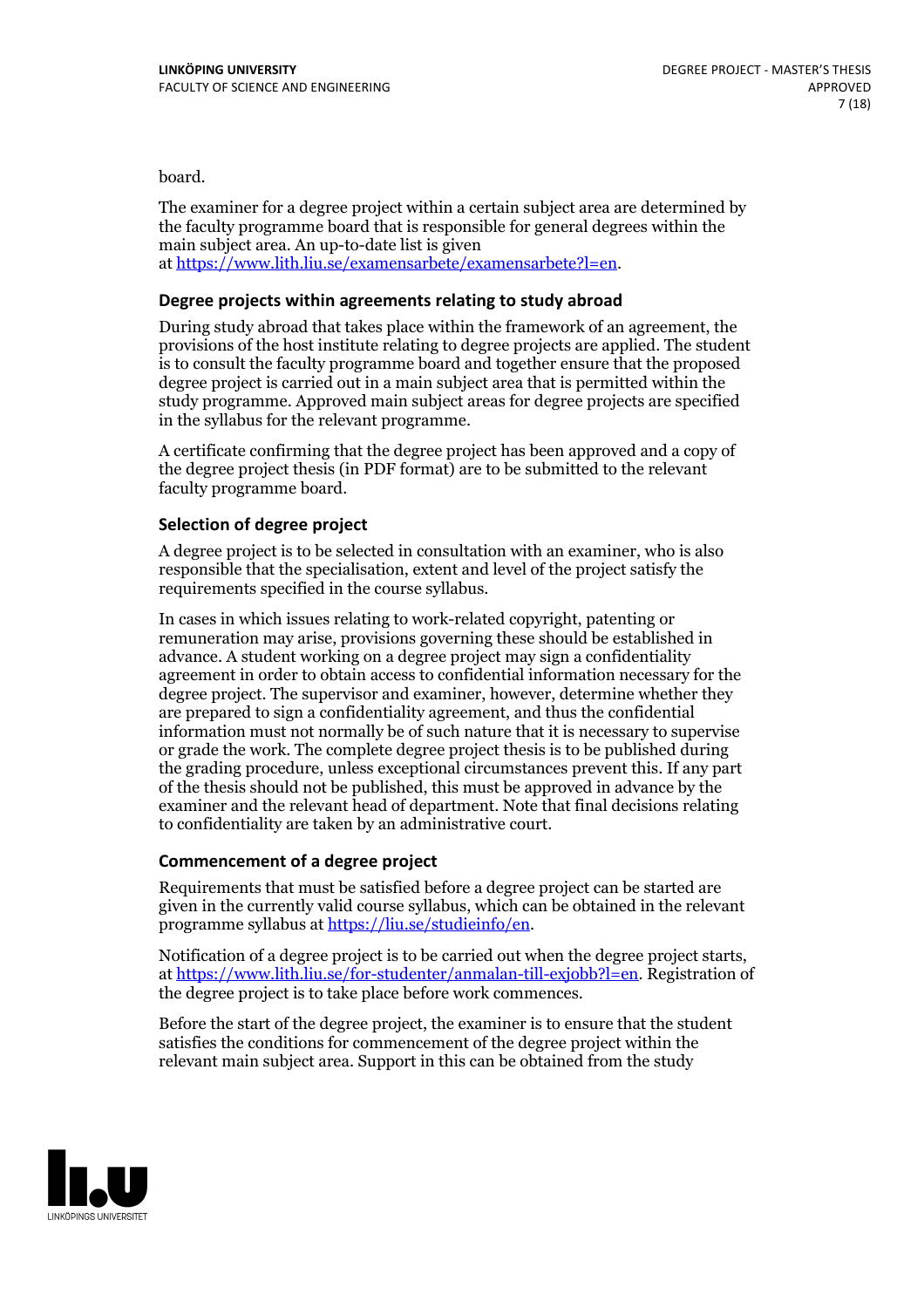guidance counsellor, who checks the general requirements for starting the degree project.

The student is also to notify the relevant department of the start of the degree project.

#### **Degree projects in collaboration with another student**

In cases in which two students carry out a degree project together, the contribution of each student is to be specified. The extent of the work is to correspond to the extent of two individual projects. The examiner is to ensure that each student has contributed in a satisfactory manner to the work, and that each student satisfies the requirements for achieving a Pass grade for the degree project.

Degree projects carried out in collaboration between more than two students are not permitted.

#### **Examiners**

The examiner must be employed as a teacher at LiU according to the LiU Regulations for Appointments

[\(https://styrdokument.liu.se/Regelsamling/VisaBeslut/622784](https://styrdokument.liu.se/Regelsamling/VisaBeslut/622784)). The following teachers can be appointed as examiner: Professor (including Adjunct and Visiting Professor), Associate Professor (including Adjunct), Senior Lecturer (including Adjunct and Visiting Senior Lecturer), Research Fellow, or Postdoc. The examiner must also have the expertise required to examine degree projects within the relevant main subject area, and be appointed by the faculty programme board. The faculty programme board can also appoint emerita/emeritus as examiner for a single thesis work.

The examiner is to:

- ensure before the start of the degree project that the student satisfies the conditions for commencement of the degree project within the relevant main subject area. The study guidance counsellor is to check whether the commencement criteria are satisfied and inform the examiner of this
- check whether special admission requirements (where relevant) are satisfied, for example that the student can demonstrate a certain degree of in-depth knowledge within the field relevant for the degree project
- determine the specialisation and principal work of the degree project, based on an assessment of whether the degree project will result in the learning outcomes of the course syllabus being satisfied
- in conjunction with the planning report, check that the student has registered for the degree project
- pass/fail the planning report
- pass/fail the mid-way assessment
- be responsible that the supervisor or supervisors carry out their duties
- approve the work for presentation
- before the presentation, check that the proposed opponent satisfies the conditions for commencement of the degree project and has attended three

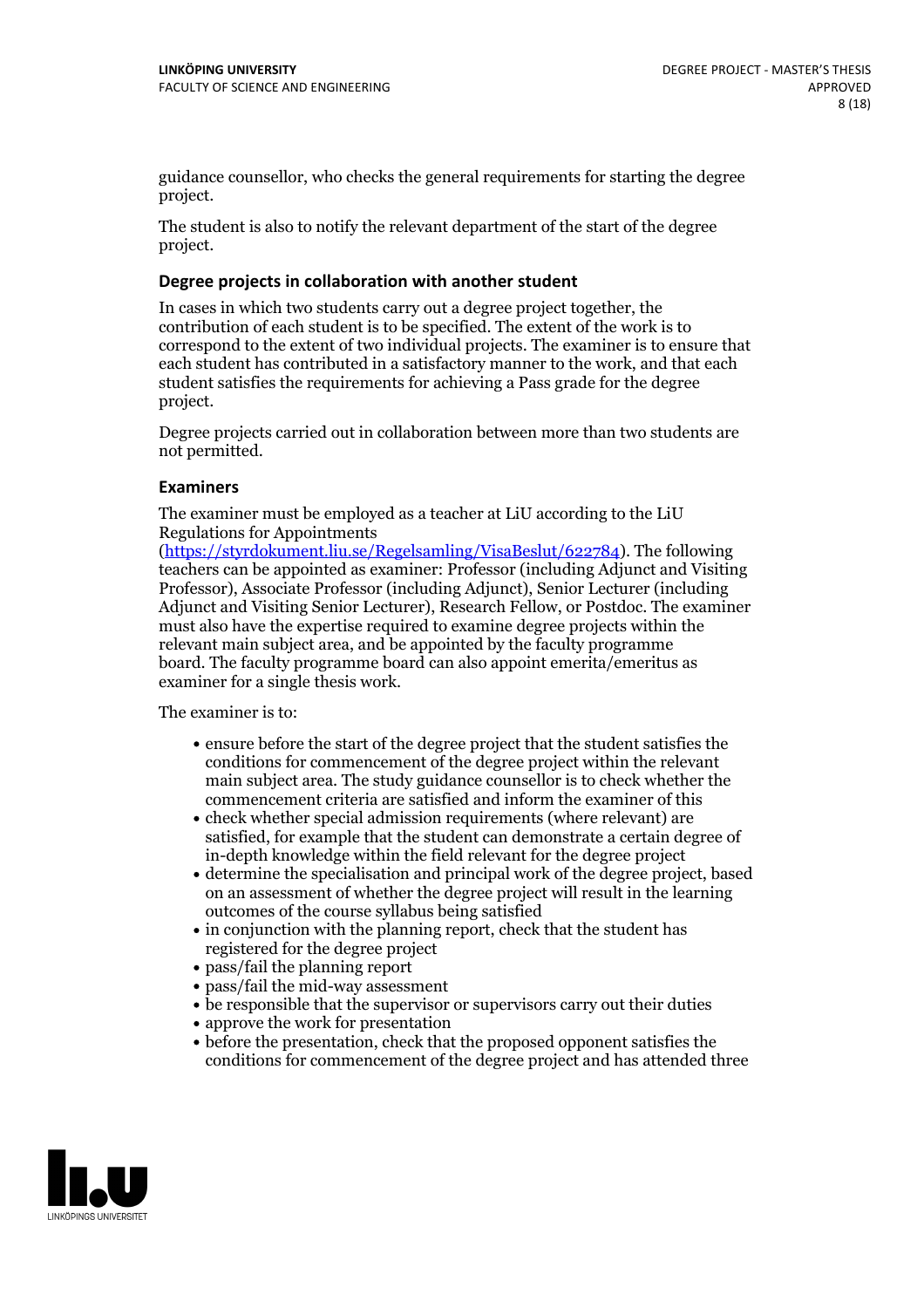thesis presentations

- pass/fail the presentation and the opposition to it
- approve a concluding reflection document
- ensure that a degree project that has been passed satisfies the learning outcomes of the course syllabus and other requirements, and award a grade to the degree project (either  $G = Pass$ , or  $U = Fail$ ).

In cases in which a degree project is carried out jointly by two students with different main subject areas, one examiner in each main subject area must be appointed, where this is necessary.

#### **Supervisors**

A student working on a degree project is to have access to an internal supervisor at the department at which the degree project has been registered. The internal supervisor is to have a degree that corresponds at least to the level of the degree project to be supervised. The internal supervisor may, in exceptional circumstances, be the same individual as the examiner. A decision of whether to allow this in a particular case is to be made by the relevant faculty programme board before the degree project is started.

The supervisor is to ensure that the student obtains help with:

- expert support in general questions related to methods, specialist knowledge of the subject, and writing the thesis
- problem formulation, and setting the limits of the work
- scheduling and planning work, and selection of appropriate methods.

If the degree project is being carried out outside of LiTH, an external supervisor from the commissioner is to be appointed.

#### **Planning report**

During the first weeks of the degree project, the student is to draw up a planning report that contains:

- $\bullet$  a preliminary title of the degree project
- a preliminary statement of the research question, against the background of a literature search
- a preliminary description of the approach to be taken
- planned literature foundation
- a schedule for the execution of the degree project, including suggested dates for the mid-way assessment and presentation.

Formulation of the research question is to be bounded, realistic and viewed from a perspective ofsocietal or commercial benefit. The term "societal" is to be understood here to include universities and university colleges.

#### **Mid-way assessment**

Approximately half-way through the degree project, the student is to describe to the examiner at a mid-way assessment how the work is progressing relative to the

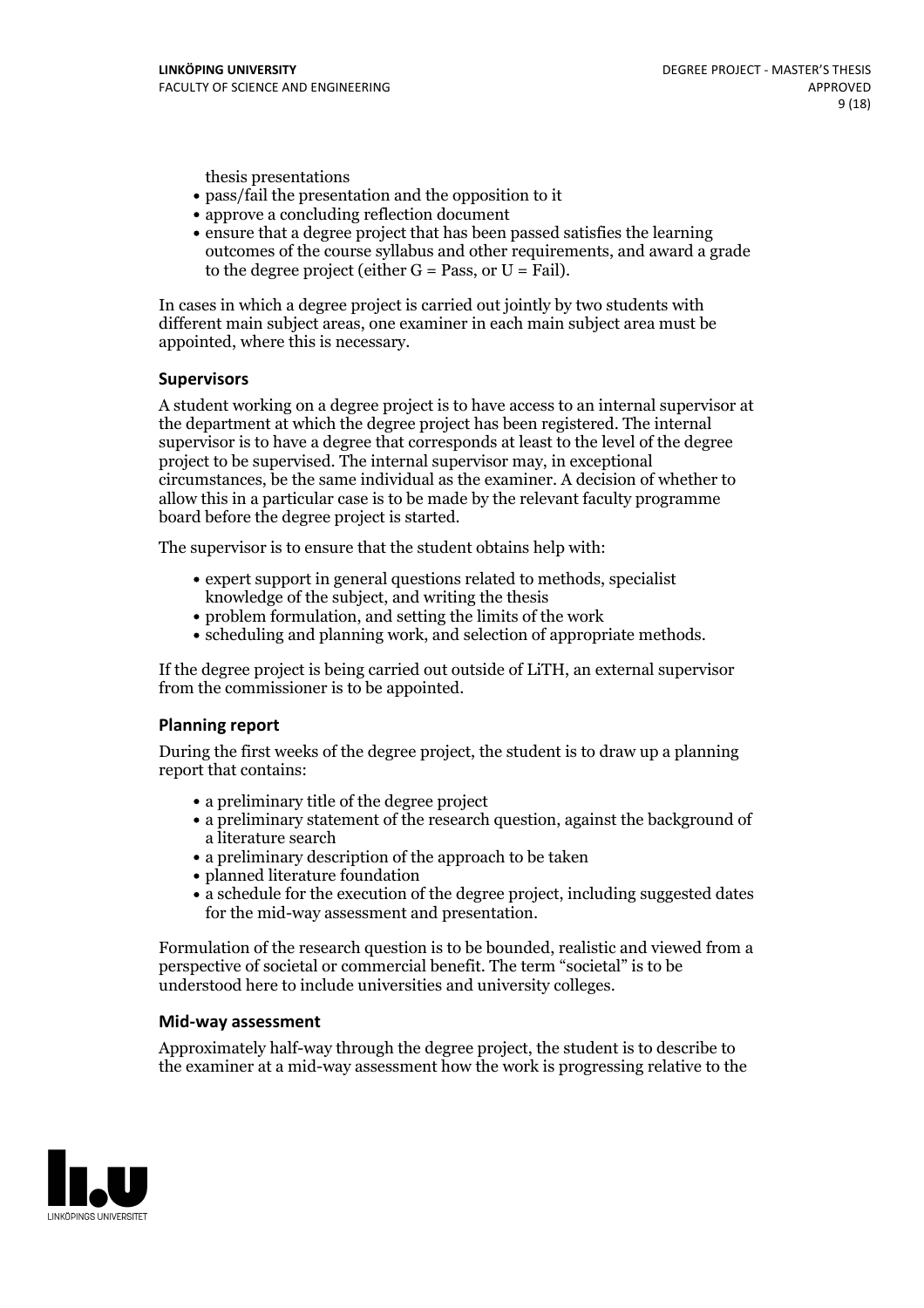planning report. The supervisor should also participate. The form of the mid-way assessment may be anything from an oral presentation to a public seminar. The conclusion of the mid-way assessment may be one of three possibilities:

- 1. The work has been carried out essentially as planned, and can continue as planned. The mid-way assessment has been passed.
- 2. The work has been carried out with certain deviations from the planning report. It is, however, believed that it will be possible to complete the work with minor adjustments to the formulation of the research question,<br>approach and/or schedule. The mid-way assessment has been passed.<br>3. The work has deviated from the planning report in a significant manner,<br>and there is
- assessment has been failed. A new planning report must be drawn up and a new mid-way assessment carried out.

#### **Reporting**

Both oral and written reports of the degree project are to be made, in Swedish or English. For the international Master's programmes, both the oral and written examination should be made in English. The faculty programme board can allow the reporting to be carried out in another language than Swedish or English.

The oral presentation is to take place in public, unless there are exceptional circumstances that this should not be done. The written report is to be in the form of a professionally produced degree project thesis. The presentation and thesis are to follow the instructions given below.

#### **Presentation**

The oral presentation is to take place when the examiner considers that the work has been completed and is ready to be presented. The presentation is to take place on site at LiU at atime when other students can attend. This means that the presentation can take place on a date that the student has agreed with the examiner, normally between the re-examination period in August and midsummer, and after the student has attended three thesis presentations.

The oral presentation is to describe the background to the problem that has been studied, describe the methods used, and present the results and conclusions. The presentation is to be at a level suitable for everyone present, not just for specialists. After the oral presentation, the student is to counter any criticism that the opponent may raise, and allow other participants to pose questions. The presentation and the opposition are to be approved by the examiner. When any required adjustments of the thesis have been made, the reflection document has been approved, and the student has functioned as an opponent for another degree project, the degree project is reported as a passed course and the credits can be used to satisfy the requirements for a qualification.

#### **Degree project thesis**

The written degree project report is to be professionally written and comprehensive, and it is to demonstrate a scientific approach. The report must be prepared in accordance with principles for acceptable practice when referring to

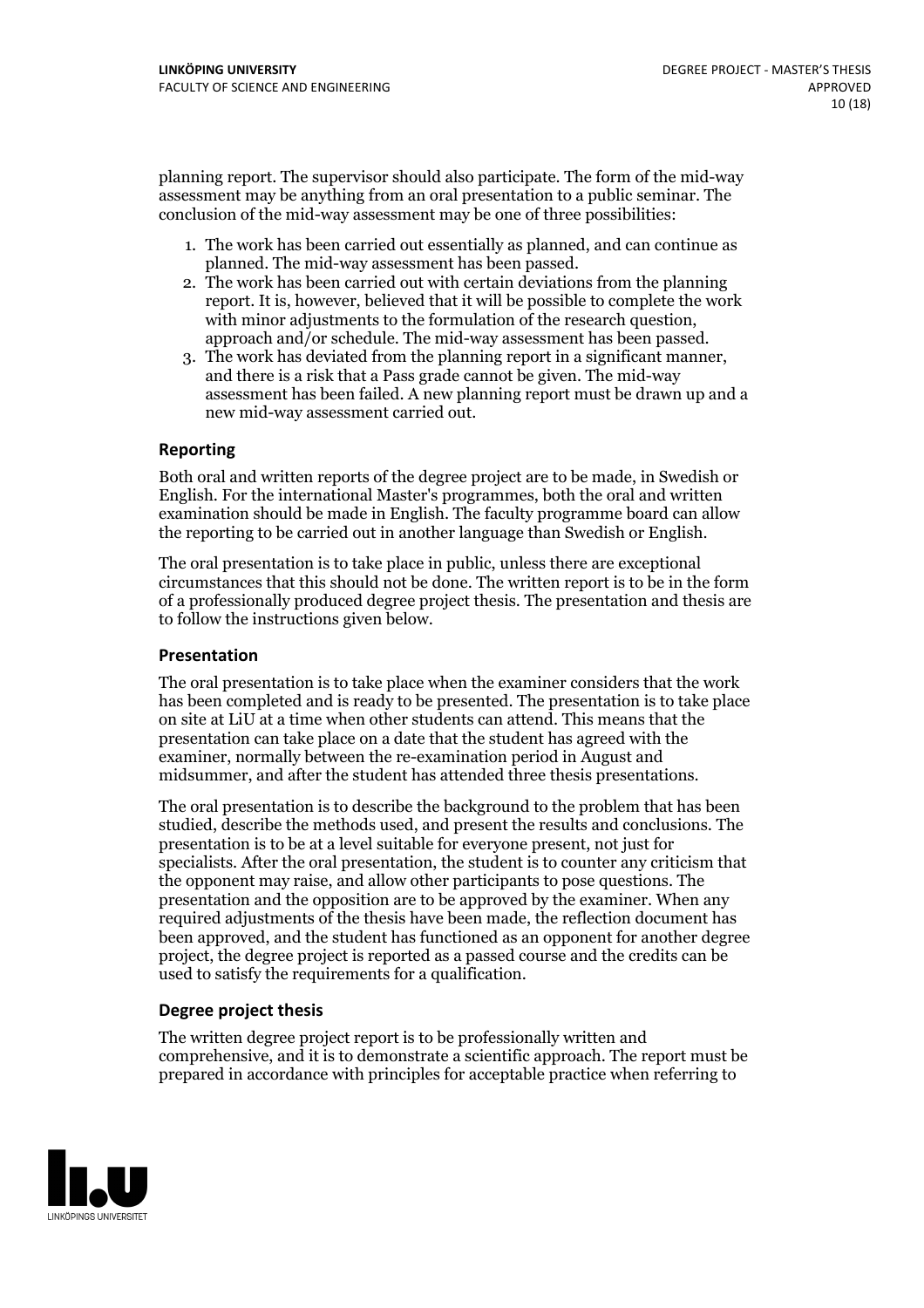sources (references or quotations for which the source is specified) when the text, images, ideas, data, etc., of other people are used. It is also to be made clear whether the author has reused his or her own text, images, ideas, data, etc. from previous examinations, such asundergraduate work, project reports, etc. (This is sometimes known as "self-plagiarism".) A failure to specify such sources may be regarded as attempted deception during examination.

The contents are to be easy to understand, and the way in which material is presented is important. It must describe the background to the project and the formulation of the research question. The choice of approach is to be clearly explained, and the thesis should make clear the coupling between the results and the conclusions. Commonly accepted scientific methods are to be used for processing the results. The discussion is to be comprehensive, and demonstrate that the student masters analytical thought processes. The thesis is to demonstrate good mastery of the literature in the field, and include an abstract. Theses that are principally written in Swedish should contain a summary in English. A publication-ready manuscript and a reflection document covering the work undertaken are to be submitted to the examiner within 10 days after the oral presentation. The examiner may grant an exemption from this requirement. If final versions of the required documents are not submitted as stipulated, the examiner may determine that the presentation is to be rescheduled.

The Faculty of Science and Engineering (Institute of Technology) at Linköping University recommends that degree project theses be published.

#### **Opposition**

An oral opposition is to be carried out in connection with the student's own presentation of his or her thesis, i.e. at the end of the own studies, and is to take place on site at LiU. The opposition is made on other degree projects at the same level and of the same extent as the own degree project. The opponent must also have attended three thesis presentations as a member of the audience. In a normal case, the number of opponents will be the same as the number of respondents. In exceptional cases, the examiner may decide that this is not to be the case. Acting as an opponent during the thesis presentation of another student is subject to points-based assessment as described in the course syllabus.

The opponent is to:

- discuss and comment on the selection of methods, results and (where relevant) data processing, conclusions, possible alternative solutions and conclusions, and the management of literature
- comment on the general arrangement of the degree project thesis and related, formal aspects of style, and comment on the oral presentation technique
- illuminate the strengths and weaknesses of the thesis.

The duration of the opposition should be approximately the same as that of the presentation, and it is to include a discussion in which the student presenting the thesis replies to and comments on the criticism raised by the opponent.

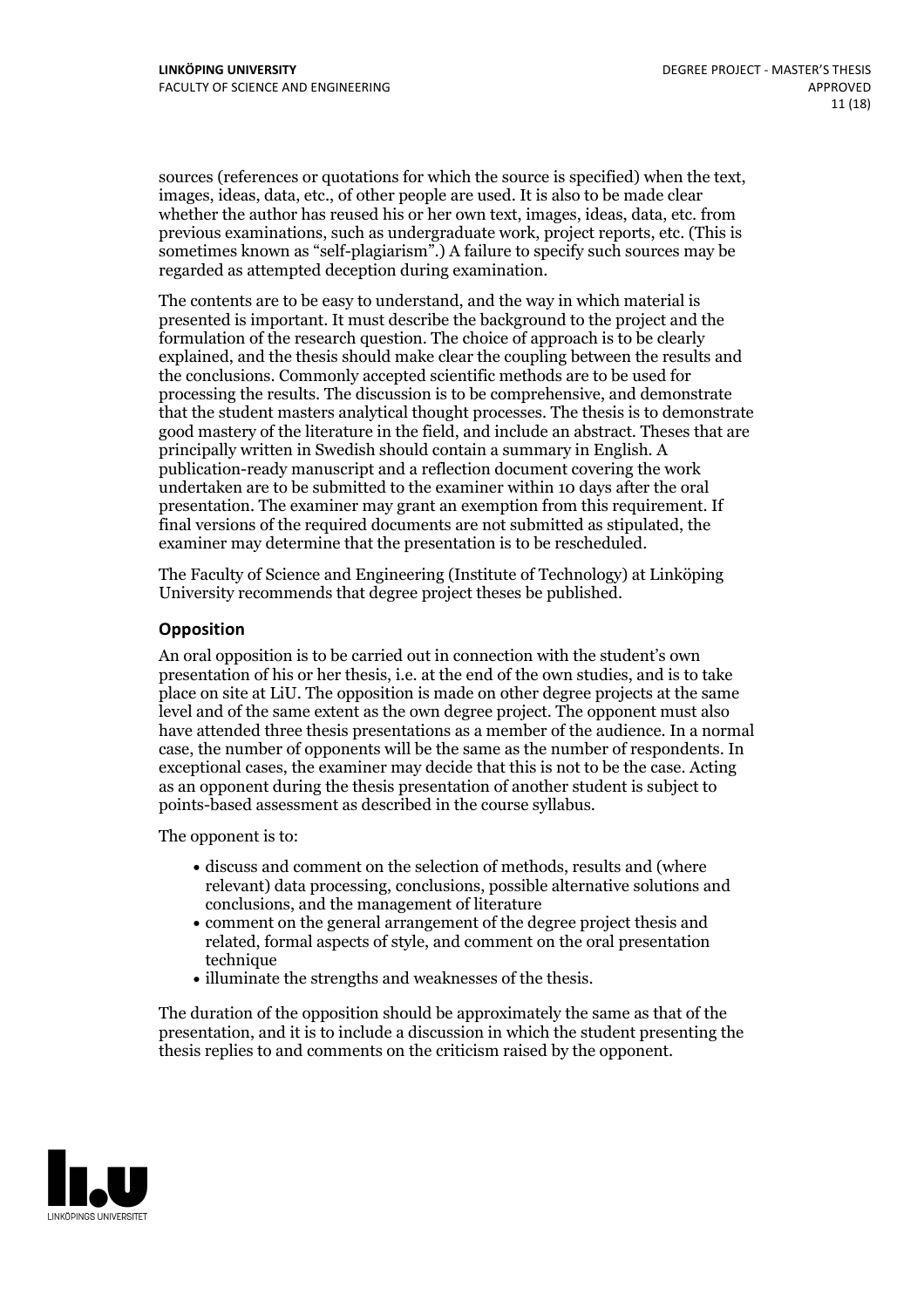Unless otherwise agreed, at least one week before the presentation the opponent is to present in writing to the examiner the important issues that will be discussed, and the structure ofthe opposition that will be taken. The opponent and the examiner discuss the structure that the opponent has drawn up.

#### **Attendance at presentations**

A student is to attend presentations of degree project theses as described in the course syllabus. The presentations attended must be at the same level or a higher level than the degree project of the student.

It is advantageous that one of the presentations attended is a licenciate degree seminar or a doctoral disputation. The student is responsible for ensuring that a certification of attendance at the presentation is obtained and passed to the departmental administrator for registration in Ladok. Attendance at such presentations is a component of the degree work that is subject to points-based assessment.

The occasions on which a student attends presentations are to be completed before the student presents the degree project thesis. The course syllabus for the degree project describes the scheduling of the attendance at presentations.

The attendance at presentations is to take place on site at LiU. It is not possible to participate remotely.

#### **Reflection document**

A document reflecting on the work that has been carried outis to be submitted to the examiner within 10 working days of the oral presentation. Instructions for preparing a reflection document can be reached through [https://www.lith.liu.se/examensarbete/reflektionsdokument?l=en.](https://www.lith.liu.se/examensarbete/reflektionsdokument?l=en)

#### **Grades**

The degree project is graded as either Pass or Fail. In order for a student to obtain a pass grade for the degree project, all components must be completed and be awarded a pass grade.

#### **Right to obtain supervision**

It is expected that the student complete and pass a degree project within specified time limits. The department is required to provide supervision for a maximum of 18 months after the student has registered the degree project in Ladok. The examiner may grant additional supervision after this period in special cases. If the examiner determines that supervision is to be ended, the degree project is to be awarded a Fail grade. The examiner does not have to fail the degree project if it is considered possible that the student can finish the thesis without further supervision.

If the degree project is awarded a Fail grade for the reason described above or for any other reason, the student is to be directed towards carrying out a further degree project. However, carrying out a new degree project means very limited opportunities for supervision.

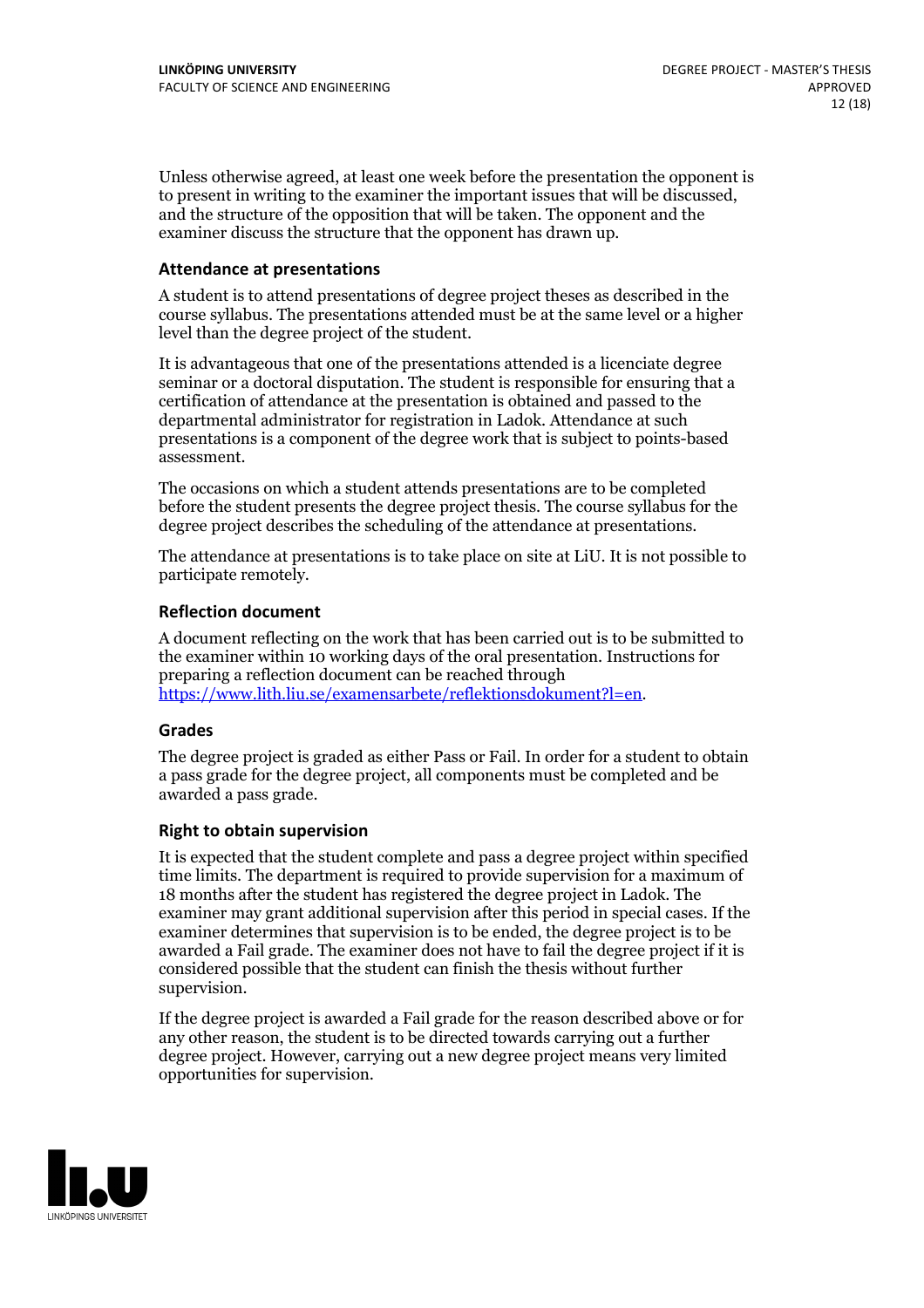#### **Quality assurance**

The relevant faculty programme board has overall responsibility for the quality of study programmes. This responsibility covers also degree projects. Quality assurance is to be carried out as determined by the faculty board.

#### **Exemptions**

If there are exceptional circumstances, an exemption can be granted from the above regulations.

Exemption to replace the oral opposition with a detailed written opposition can be granted after approval by the faculty programme board when all other elements for the degree have been fulfilled, the degree project has been submitted and there are exceptional circumstances. It is the examiner who applies to the faculty programme board for an exemption for written opposition.

Written opposition can be carried out in any of the following ways:

- The student makes <sup>a</sup> written opposition to <sup>a</sup> work done by another student, whose examiner then examines the opposition
- The student's examiner instructs the person in question to make a written opposition to a degree project that has already been examined by the examiner.

In the case of a written opposition, there is no need for an initial account of the structure of the opposition.

Exemption from conducting the oral opposition on site at LiU (and instead conducting it remotely) with reference to exceptional circumstances is given by the examiner. Examples of exceptional circumstances are the lack of a visa to come to Sweden.

Exemption from carrying out presentation on site at LiU (and instead conducting it remotely) can be granted by the respective faculty programme board if there are exceptional circumstances. Examples of exceptional circumstances are the lack of a visa to come to Sweden.

#### Course syllabus

A syllabus must be established for each course. The syllabus specifies the aim and contents of the course, and the prior knowledge that a student must have in order to be able to benefit from the course.

### Timetabling

Courses are timetabled after a decision has been made for this course concerning its assignment to a timetable module.

### Interruption in and deregistration from a course

The LiU decision, Guidelines concerning confirmation of participation in

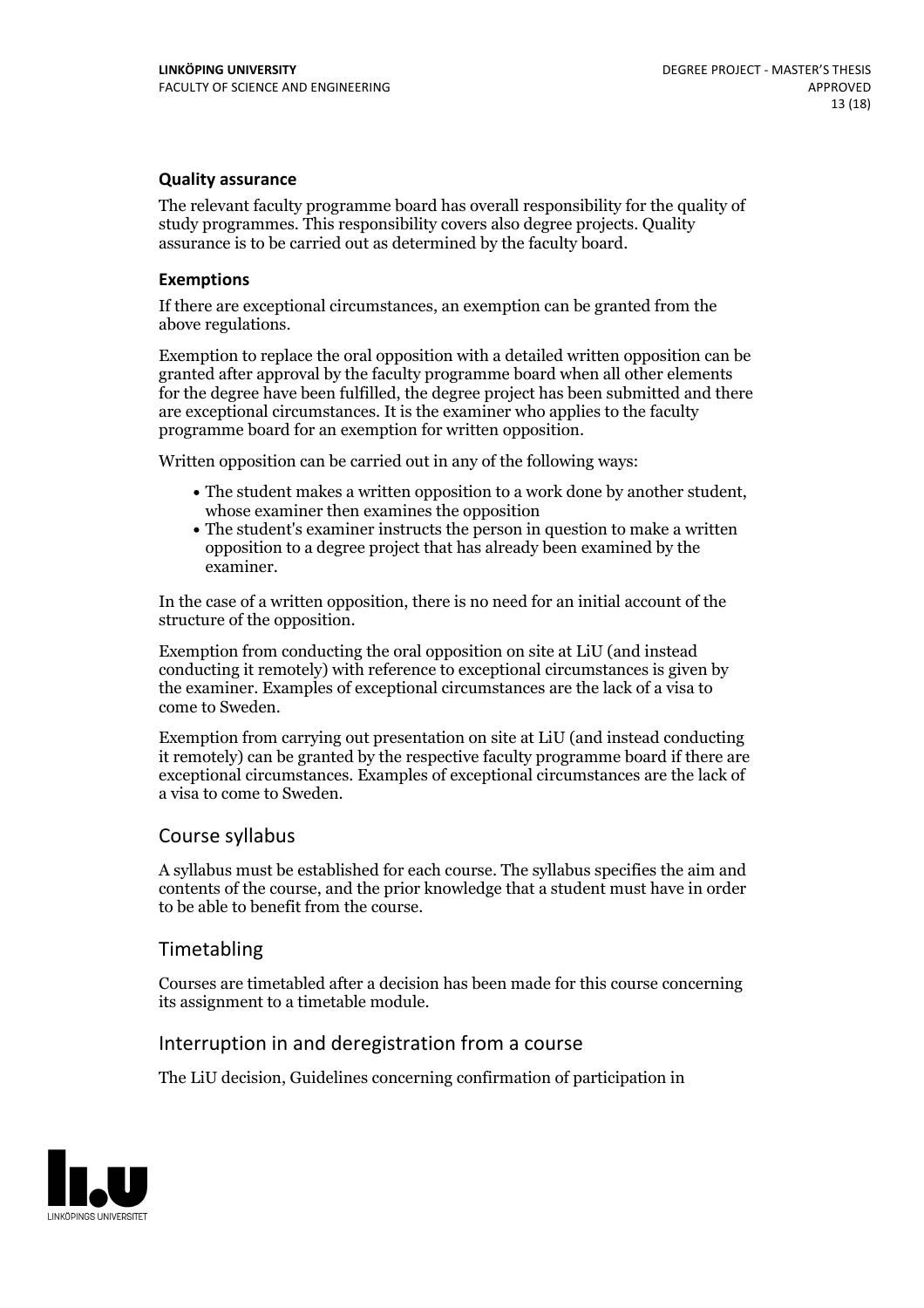education (Dnr LiU-2020-02256), states that interruptions in study are to be recorded in Ladok. Thus, all students who do not participate in a course for which they have registered must record the interruption, such that the registration on the course can be removed. Deregistration from or interrupting a course is carried out using <sup>a</sup> web-based form: https://www.lith.liu.se/for- [studenter/kurskomplettering?l=en.](https://www.lith.liu.se/for-studenter/kurskomplettering?l=en)

### Cancelled courses and changes to the course syllabus

Courses with few participants (fewer than 10) may be cancelled or organised in a manner that differs from that stated in the course syllabus. The Dean is to deliberate and decide whether a course is to be cancelled or changed from the course syllabus.

### Guidelines relating to examinations and examiners

For details, see Guidelines for education and examination for first-cycle and second-cycle education at Linköping University, Dnr LiU-2020-04501 [\(http://styrdokument.liu.se/Regelsamling/VisaBeslut/917592\)](http://styrdokument.liu.se/Regelsamling/VisaBeslut/917592).

An examiner must be employed as a teacher at LiU according to the LiU Regulations for Appointments, Dnr LiU-2021-01204 [\(https://styrdokument.liu.se/Regelsamling/VisaBeslut/622784](https://styrdokument.liu.se/Regelsamling/VisaBeslut/622784)). For courses in second-cycle, the following teachers can be appointed as examiner: Professor (including Adjunct and Visiting Professor), Associate Professor (including Adjunct), Senior Lecturer (including Adjunct and Visiting Senior Lecturer), Research Fellow, or Postdoc. For courses in first-cycle, Assistant Lecturer (including Adjunct and Visiting Assistant Lecturer) can also be appointed as examiner in addition to those listed for second-cycle courses. In exceptional cases, a Part-time Lecturer can also be appointed as an examiner at both first- and second cycle, see Delegation of authority for the Board of Faculty of Science and Engineering.

#### Forms of examination

#### **Principles for examination**

Written and oral examinations and digital and computer-based examinations are held at least three times a year: once immediately after the end of the course, once in August, and once (usually) in one of the re-examination periods. Examinations held at other times are to follow a decision of the faculty programme board.

Principles for examination scheduling for courses that follow the study periods:

- courses given in VT1 are examined for the first time in March, with re-examination in June and August
- courses given in VT2 are examined for the first time in May, with re-examination in August and October
- courses given in HT1 are examined for the first time in October, with re-examination in January and August

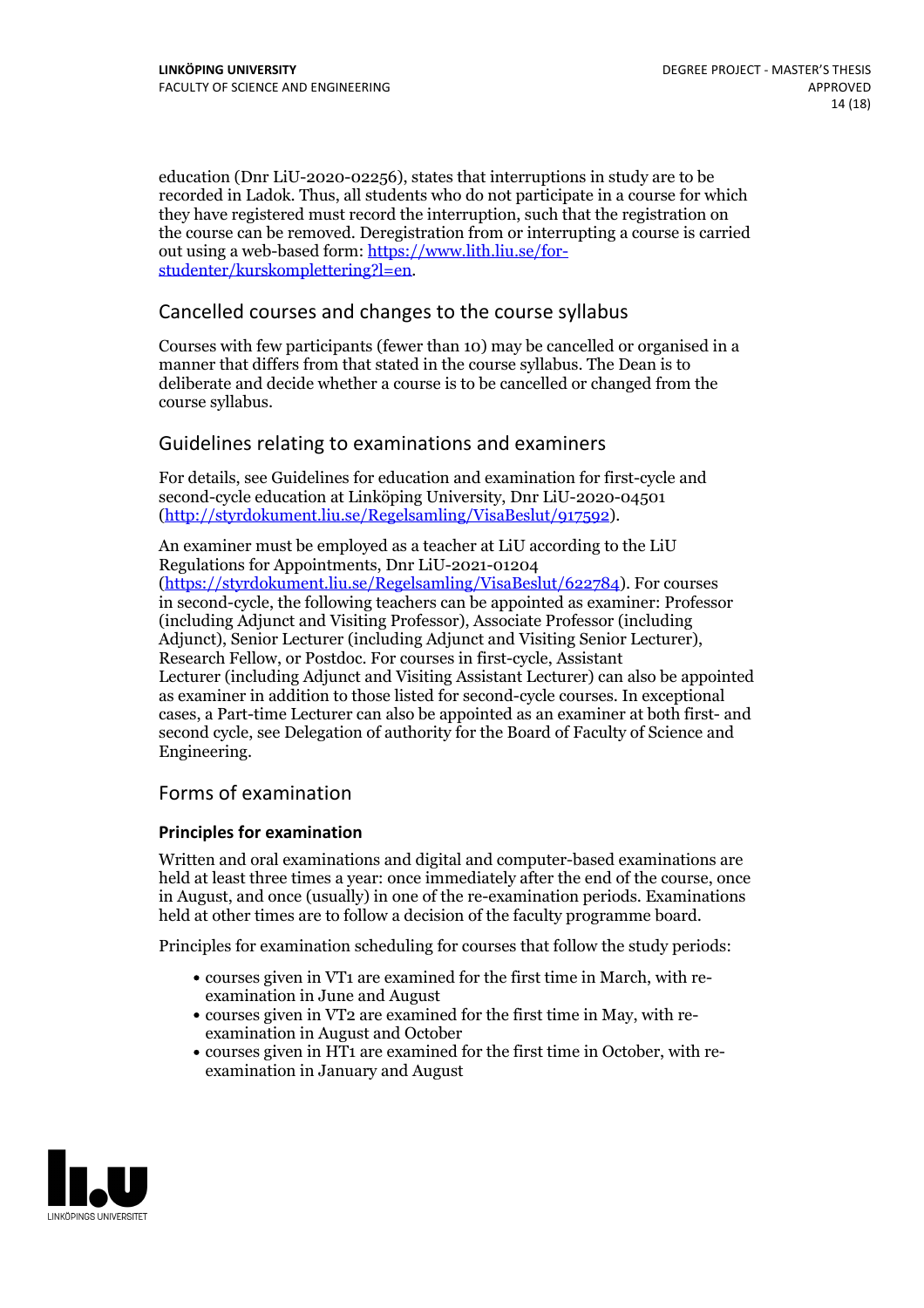courses given in HT2 are examined for the first time in January, with re-examination in March and in August.

The examination schedule is based on the structure of timetable modules, but there may be deviations from this, mainly in the case of courses that are studied and examined for several programmes and in lower grades (i.e. 1 and 2).

Examinations for courses that the faculty programme board has decided are to be held in alternate years are held three times during the school year in which the course is given according to the principles stated above.

Examinations for courses that are cancelled orrescheduled such that they are not given in one or several years are held three times during the year that immediately follows the course, with examination scheduling that corresponds to the scheduling that was in force before the course was cancelled or rescheduled.

When a course, or a written examination (TEN, DIT, DAT), is given for the last time, the regular examination and two re-examinations will be offered. Thereafter, examinations are phased out by offering three examinations during the following academic year at the same times as the examinations in any substitute course. If there is no substitute course, three examinations will be offered during re- examination periods during the following academic year. Other examination times are decided by the faculty programme board. In all cases above, the examination is also offered one more time during the academic year after the following, unless the faculty programme board decides otherwise. In total, 6 re-examinations are offered, of which 2 are regular re-examinations. In the examination registration system, the examinations given for the penultimate time and the last time are denoted.

If a course is given during several periods of the year (for programmes, or on different occasions for different programmes) the faculty programme board or boards determine together the scheduling and frequency of re-examination occasions.

#### **Retakes of other forms of examination**

Regulations concerning retakes of other forms of examination than written examinations and digital and computer-based examinations are given in the LiU guidelines for examinations and examiners, [http://styrdokument.liu.se/Regelsamling/VisaBeslut/917592.](http://styrdokument.liu.se/Regelsamling/VisaBeslut/917592)

#### **Course closure**

For Decision on Routines for Administration of the Discontinuation of Educational Programs, Freestanding Courses and Courses in Programs, see DNR LiU-2021-04782. After a decision on closure and after the end of the discontinuation period, the students are referred to a replacement course (or similar) according to information in the course syllabus or programme syllabus. If a student has passed some part/parts of a closed program course but not all, and there is an at least partially replacing course, an assessment of crediting can be made. Any crediting of course components is made by the examiner.

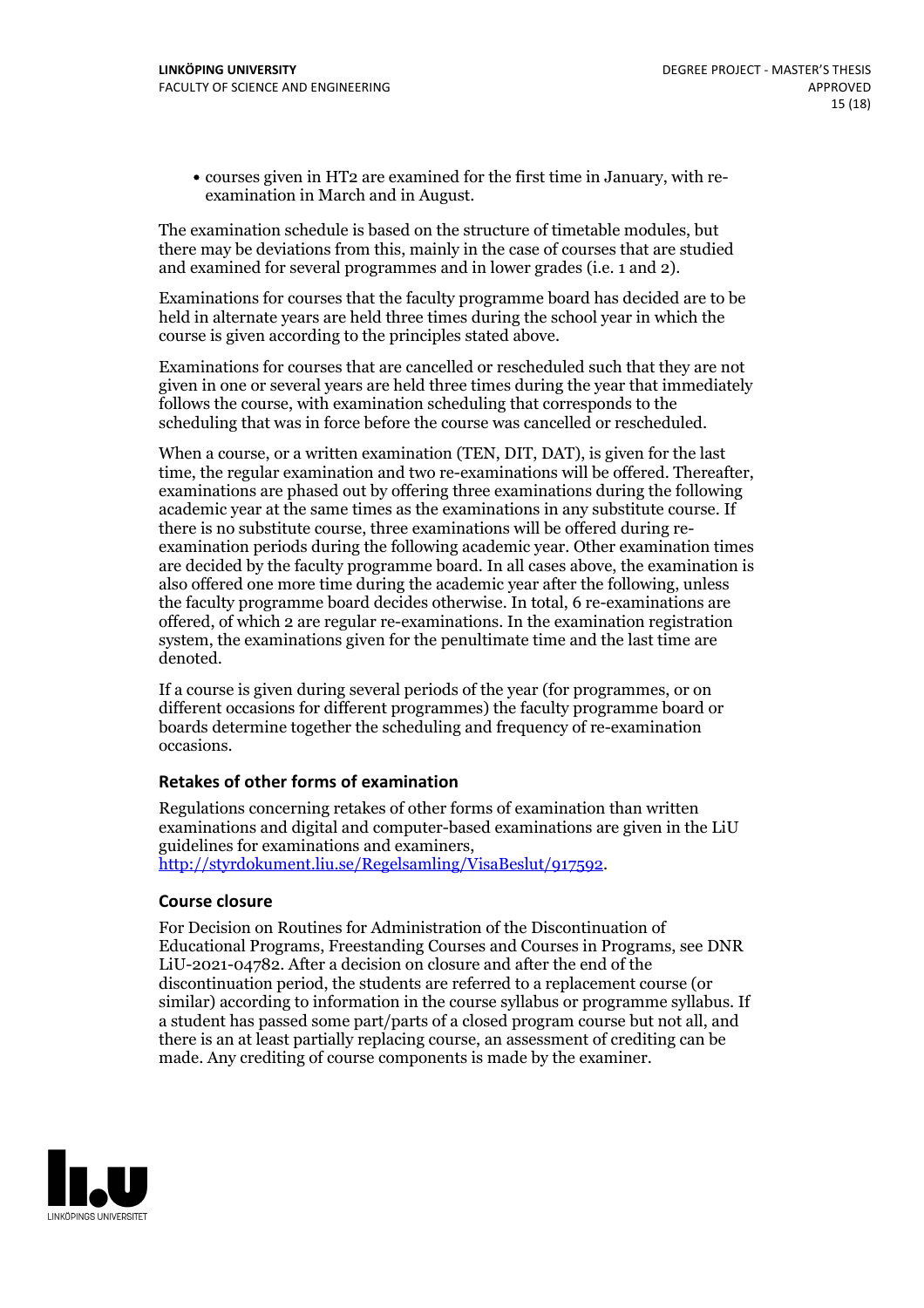#### **Registration for examination**

In order to take an written, digital or computer-based examination, registration in advance is mandatory, see decision in the university's rule book [https://styrdokument.liu.se/Regelsamling/VisaBeslut/622682.](https://styrdokument.liu.se/Regelsamling/VisaBeslut/622682) An unregistered student can thus not be offered a place. The registration is done at the Student Portal or in the LiU-app during the registration period. The registration period opens 30 days before the date of the examination and closes 10 days before the date of the examination. Candidates are informed of the location of the examination by email, four days in advance.

#### **Code of conduct for students during examinations**

Details are given in a decision in the university's rule book: <http://styrdokument.liu.se/Regelsamling/VisaBeslut/622682>.

#### **Retakes for higher grade**

Students at the Institute of Technology at LiU have the right to retake written examinations and digital and computer-based examinations in an attempt to achieve a higher grade. This is valid for all examination components with code "TEN", "DIT" and "DAT". The same right may not be exercised for other examination components, unless otherwise specified in the course syllabus.

A retake is not possible on courses that are included in an issued degree diploma.

#### **Grades**

The grades that are preferably to be used are Fail (U), Pass (3), Pass not without distinction  $(4)$  and Pass with distinction  $(5)$ .

- Grades U, 3, 4, 5 are to be awarded for courses that have written or digital
- examinations.<br>• Grades Fail (U) and Pass (G) may be awarded for courses with a large degree of practical components such as laboratory work, project work and group work.<br>• Grades Fail (U) and Pass (G) are to be used for degree projects and other
- independent work.

#### **Examination components**

The following examination components and associated module codes are used at the Faculty of Science and Engineering:

- Grades U,  $3$ ,  $4$ ,  $5$  are to be awarded for written examinations (TEN) and digital examinations (DIT).
- $\bullet$  Examination components for which the grades Fail (U) and Pass (G) may be awarded are laboratory work (LAB), project work (PRA), preparatory written examination (KTR), digital preparatory written examination (DIK), oral examination (MUN), computer-based examination (DAT), home assignment (HEM), and assignment (UPG).<br>• Students receive grades either Fail (U) or Pass (G) for other examination
- components in which the examination criteria are satisfied principally

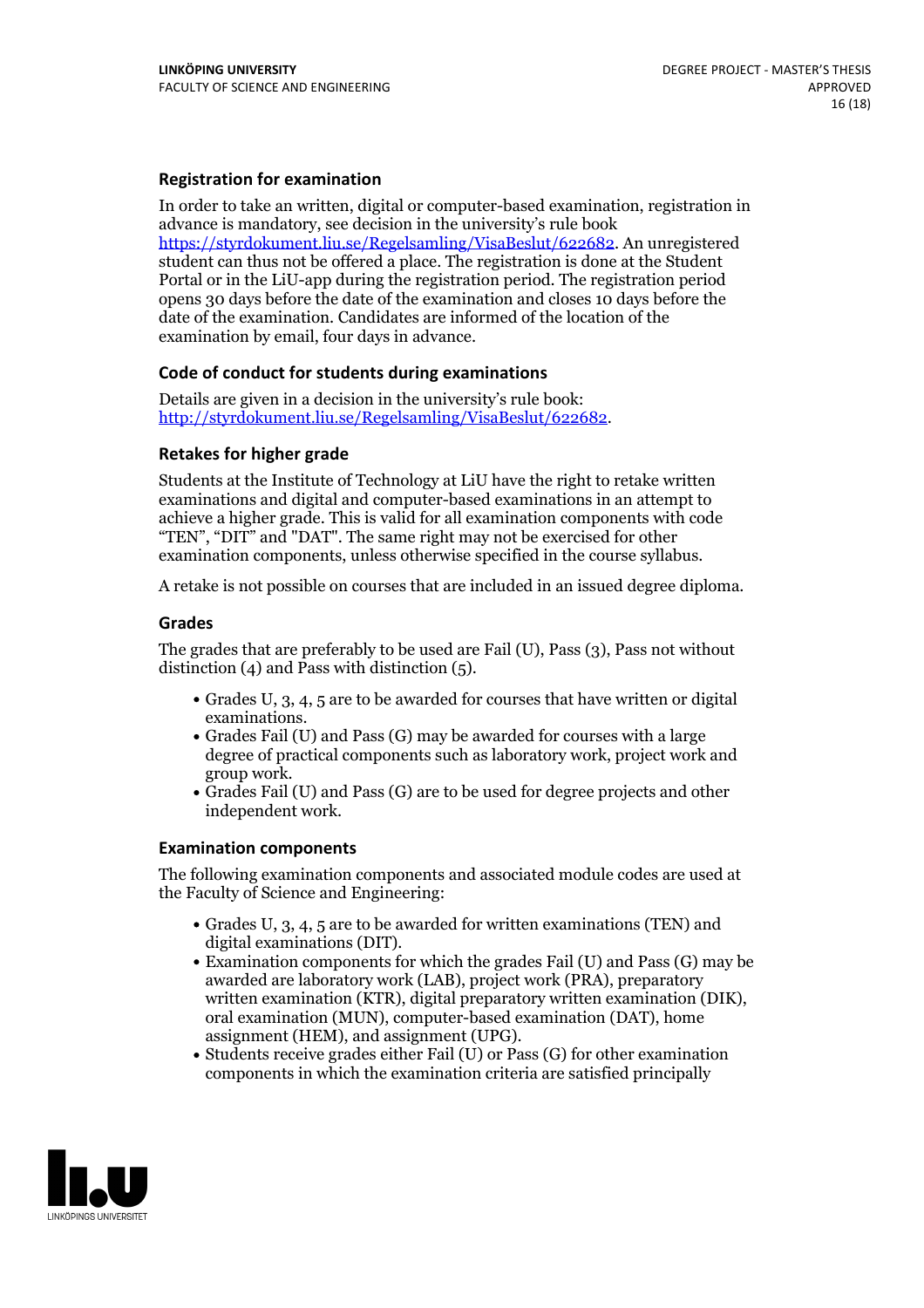through active attendance such as tutorial group (BAS) or examination item (MOM).<br>• Grades Fail (U) and Pass (G) are to be used for the examination

components Opposition (OPPO) and Attendance at thesis presentation (AUSK) (i.e. part of the degree project).

In general, the following applies:

- 
- Mandatory course components must be scored and given <sup>a</sup> module code. Examination components that are not scored, cannot be mandatory. Hence, it is voluntary to participate in these examinations, and the voluntariness must be clearly stated. Additionally, if there are any associated conditions to the examination component, these must be clearly stated as well.<br>• For courses with more than one examination component with grades
- U,3,4,5, it shall be clearly stated how the final grade is weighted.

For mandatory components, the following applies (in accordance with the LiU Guidelines for education and examination for first-cycle and second-cycle education at Linköping University, [http://styrdokument.liu.se/Regelsamling/VisaBeslut/917592\)](http://styrdokument.liu.se/Regelsamling/VisaBeslut/917592):

If special circumstances prevail, and if it is possible with consideration of the nature of the compulsory component, the examiner may decide to replace the compulsory component with another equivalent component.

For possibilities to alternative forms of examinations, the following applies (in accordance with the LiU Guidelines for education and examination for first-cycle [http://styrdokument.liu.se/Regelsamling/VisaBeslut/917592\)](http://styrdokument.liu.se/Regelsamling/VisaBeslut/917592):

- If the LiU coordinator for students with disabilities has granted a student the right to an adapted examination for a written examination in an examination hall, the student has the right to it.<br>If the coordinator has recommended for the student an adapted
- examination or alternative form of examination, the examiner may grant this if the examiner assesses that it is possible, based on consideration of the course objectives. An examiner may also decide that an adapted examination or alternative
- form of examination if the examiner assessed that special circumstances prevail, and the examiner assesses that it is possible while maintaing the objectives of the course.

#### **Reporting of examination results**

The examination results for a student are reported at the relevant department.

#### **Plagiarism**

For examinations that involve the writing of reports, in cases in which it can be assumed that the student has had access to other sources (such as during project work, writing essays, etc.), the material submitted must be prepared in accordance